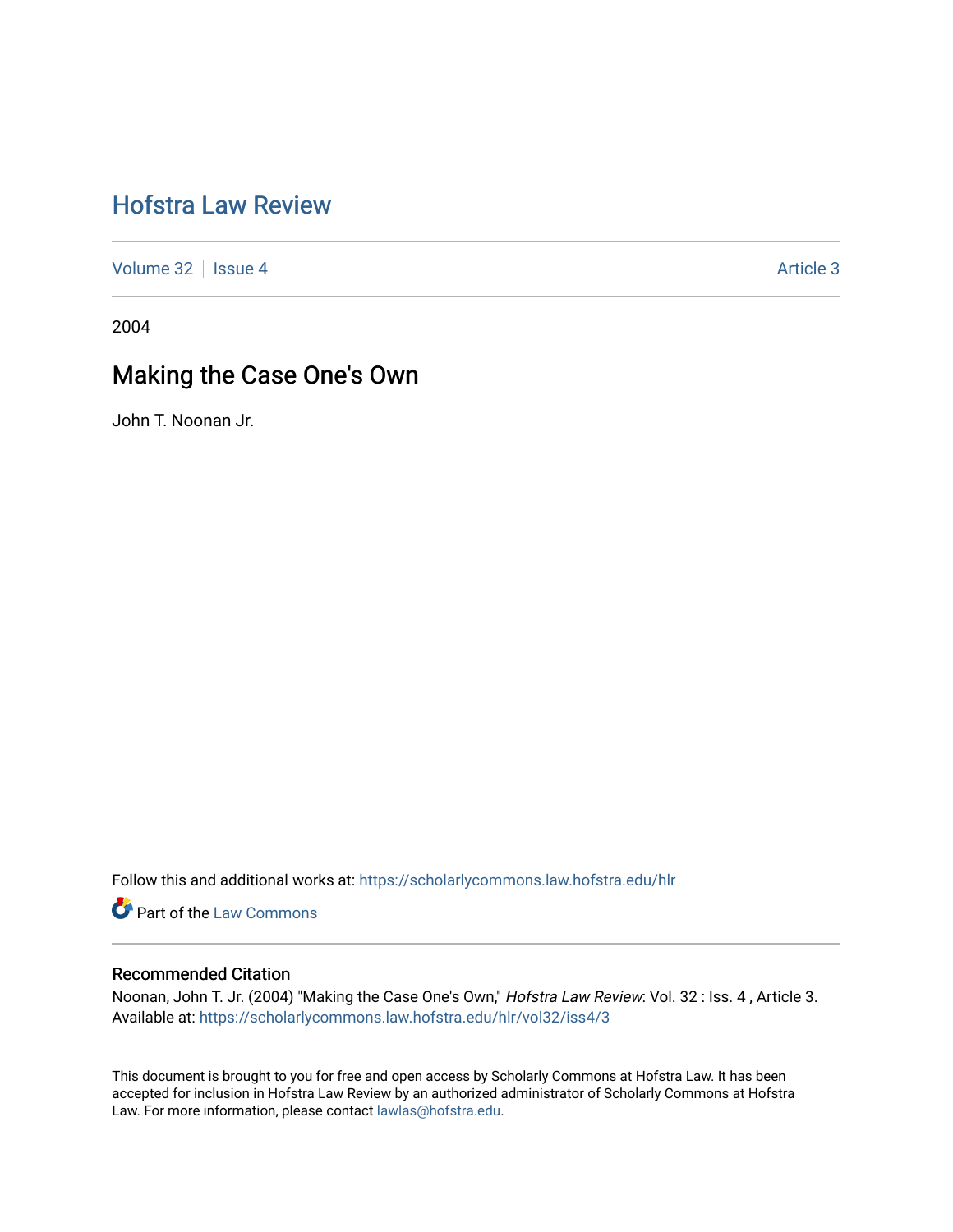## MAKING THE CASE ONE'S OWN

#### *John T Noonan, Jr. \**

My title is taken from a phrase of the Roman law used in Justinian's *Digest* 5, 1, 15, 1 to describe a corrupt judge.<sup>1</sup> The judge has accepted a bribe. He has, therefore, made the case his own. The phrase pungently expresses the resulting incapacity of the judge. You cannot judge your own case.

Bribetaking judges have bespotted the English and the American judiciary and appear in the literature that reflects reality: Francis Bacon, chancellor of England under James  $I<sub>i</sub><sup>2</sup>$  Martin Manton, chief judge of the Second Circuit Court of Appeals in the 1930s;<sup>3</sup> Albert Johnson, district judge for the Middle District of Pennsylvania from 1922 to 1947, whose corrupt services were bought by Hoyt Moore of the Cravath firm in 1936.4 Besides such miscreants whose guilt was established, others have existed whose guilt is evident on examination-for example, Portia, the most famous of fictional judges, who once had a law school in Boston named for her,<sup>5</sup> but who made the case her own when she decided in favor of her fiancé against Shylock.<sup>6</sup> That Shakespeare was aware of Portia's problem, although he did not dwell on it, is clear from *Measure For Measure,* where Angelo, probably modeled on Bacon, has corruptly sought sex from Isabella; he is then accused by her, and is told by the

**<sup>\*</sup>** Judge, United States Court of Appeals for the Ninth Circuit.

*<sup>1.</sup> See* DIG. 5.1.15.1 (Paulus, Ad Edictum 5).

*<sup>2.</sup> See* **JOHN** T. **NOONAN, JR.,** BRIBES: THE **INTELLECTUAL** HISTORY OF **A** MORAL **IDEAL,** 334-365 (1987).

*<sup>3.</sup> See* **JOSEPH** BORKIN, THE CORRUPT **JUDGE 23-93** (1962).

*<sup>4.</sup> See id.* at 139-86.

<sup>5.</sup> Portia Law School was founded in 1908 when lawyer Arthur Winfield MacLean agreed to tutor two Boston women to take the bar examination. It was named, at the suggestion of MacLean's wife, after Shakespeare's judge-impersonating heroine. The school grew into the nation's only law school exclusively for women, became coeducational in 1938, and changed its name in 1969 to the New England School of Law. *See* New England School of Law, The History of NESL *at* http://www.nesl.edu/about/history.cfin (last visited Sept. 2, 2004).

<sup>6.</sup> See WILLIAM SHAKESPEARE, THE MERCHANT OF VENICE, act 4, sc. 1.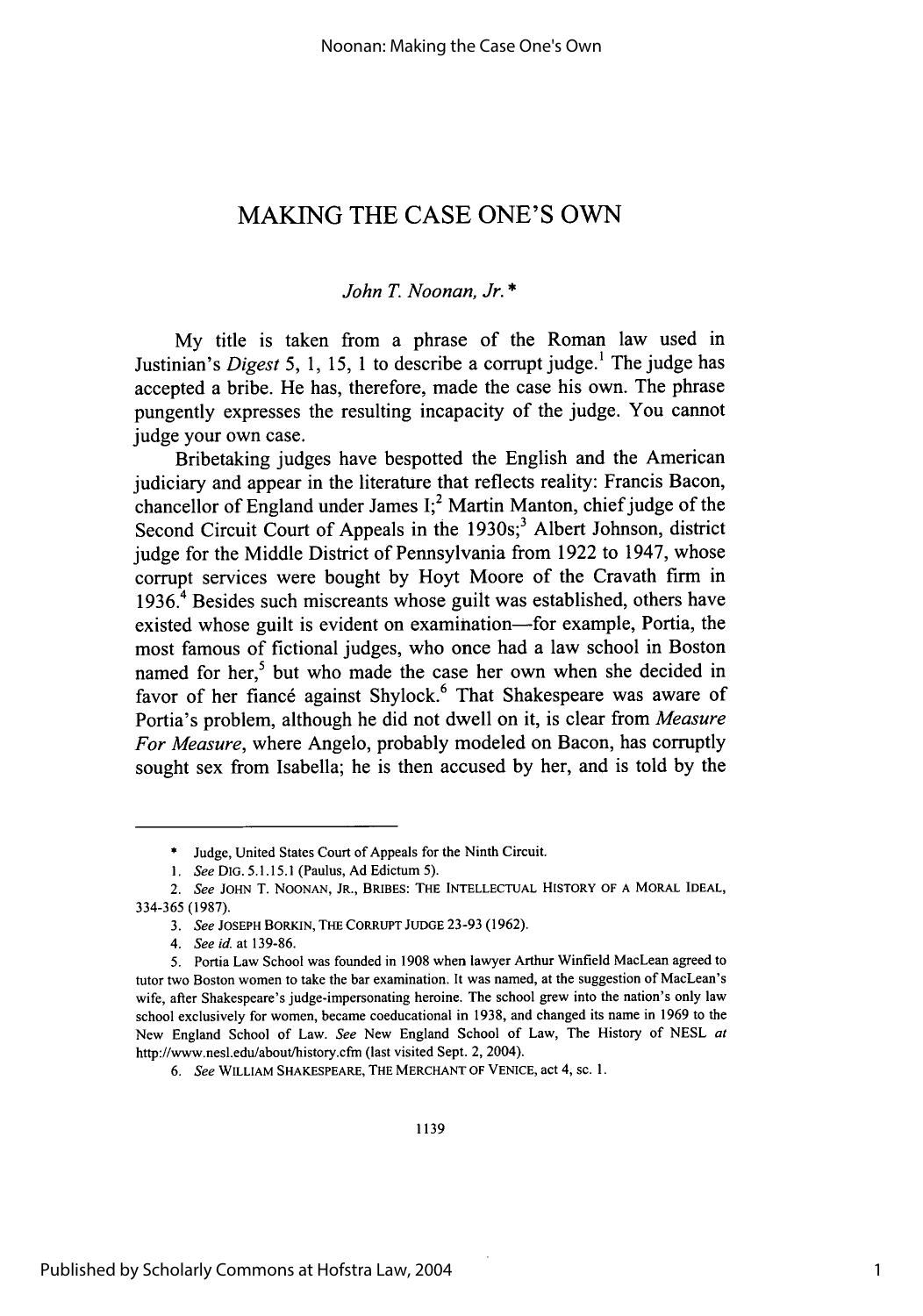1140

*HOFSTRA LAW REVIEW*

duke to be the judge in his own case.<sup>7</sup> Everyone in the audience sees the wickedness of such a judge.

One cannot close one's eyes to the possibility that crassly corrupt judges exist today. It would be foolish to suppose that the requirement to report income and assets<sup>8</sup> has eliminated the elementary temptation.<sup>9</sup> Vigilance is necessary to assure what is the primary asset of any judicial system: freedom from corruption. The unhappily corrupt state of some countries in Africa, Asia, Eastern Europe, Latin America, and the Middle East will not be changed until their judiciaries possess that asset. An honest judiciary is central to honest government. No country can take the honesty for granted. It would be naïve to suppose that lawyers as stuffy and as sly as Hoyt Moore do not exist who would test that honesty.

A gathering of this kind, I am sure, will think this possibility too obvious to need emphasis. I believe that its obviousness should not let it be neglected, but I will go on to focus on three ways more subtle than a case bribe in which a judge may make a case his own.

First, there is the judge who is ruling in a case where the judge's participation is required by law. It may be illustrated by a situation that has arisen more than once in the federal courts: a judge is asked to rule on the constitutionality of an act of Congress reducing the judge's salary contrary to the command of Article III, section 1 that the judges' compensation "shall not be diminished during their continuance in office."<sup>11</sup>

Judges have responded in different ways when this situation has arisen. During the Civil War, Congress enacted an income tax that touched all federal officers. Chief Justice Roger Taney wrote Secretary of the Treasury Salmon Chase that he considered the tax to be an unconstitutional diminution of his salary; but as his financial interest was at stake, he would not adjudicate a case challenging a tax.<sup>11</sup>

<sup>7.</sup> *See* WILLIAM SHAKESPEARE, MEASURE FOR MEASURE, act 5, sc. 1.

*<sup>8.</sup> See* **5** U.S.C. app. §§ 101, 102 (2004).

<sup>9.</sup> The effectiveness of the reporting requirement has recently been called into question, and a Government Accountability Office study has revealed that between **1999** and 2002, information was redacted from the financial reports of federal judges **661** times. *See* Joe Stephens, *U.S. Judges Getting Disclosure Data Deleted,* WASH. POST, Aug. 5, 2004, at A4 (discussing U.S. GOv'T ACCOUNTABILITY OFFICE, FEDERAL JUDICIARY: ASSESSING AND FORMALLY DOCUMENTING FINANCIAL DISCLOSURE PROCEDURES COULD HELP ENSURE BALANCE BETWEEN JUDGES' SAFETY AND TIMELY PUBLIC ACCESS (GAO-04-696NI, June 30, 2004)).

**<sup>10.</sup>** U.S. CONST. art. III, § 1.

*<sup>11.</sup> See* BERNARD C. STEINER, LIFE OF ROGER BROOKE TANEY **508-09** (photo. reprint 1997) (1922).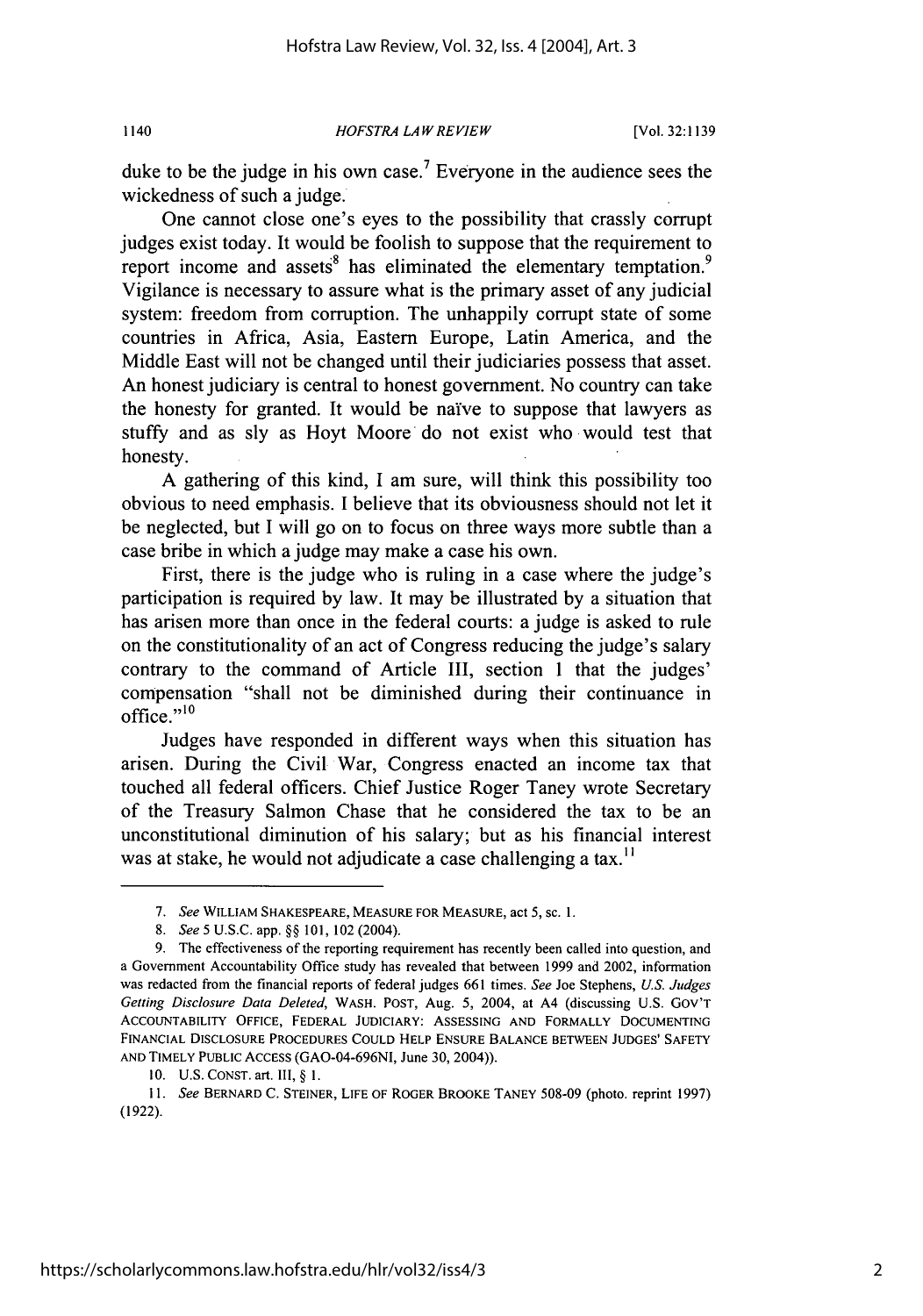2004]

#### MAKING *THE CASE ONE'S OWN*

In more recent times, Congress repealed salary increases for federal judges that would have automatically occurred pursuant to enacted law unless Congress had intervened.<sup>12</sup> The Supreme Court in an opinion by Chief Justice Burger held the repeal unconstitutional.<sup>13</sup> Only Justice Blackmun recused himself. Chief Justice Burger conceded that the compensation of every federal judge was affected by the decision. He excused their participation by what he called, "The Rule of Necessity," capitalizing the rule and finding his first precedent in 1436 in which the chancellor of Oxford judged a case in which he was a party. 14 The rule was invoked because there was an "absolute duty of judges to hear and decide cases within their jurisdiction."<sup>15</sup> If federal judges did not decide the constitutional question, no forum would exist to decide it.<sup>16</sup>

The question is not without difficulty. But I disagree with Chief Justice Burger on two grounds. Where a federal forum is lacking for a federal constitutional issue, a state court may decide it, as Henry Hart used to teach in his famous course on federal courts. Even more basic than the rule of necessity is the rule that self-interest transforms the judge into a partisan. A case before a financially-interested judge is *coram non judice* as the Supreme Judicial Court of Massachusetts once firmly expressed it;<sup>17</sup> the case is "not before a judge." The judge whose salary is at stake owns the case; he is no longer a judge. It has been a surprise to me that in recent litigation on behalf of the salary of federal judges, no judge or justice followed the example of Justice Blackmun.

A variant of the situation where law puts an interested party into the seat of a decision-maker occur in various administrative tribunals which by law must make decisions that affect their budgets. The administrative officers are not personally affected by their decisions but their agency is. It is now clear that agency officers making decisions that affect the rights of their fellow citizens are bound to be as free from bias as any

<sup>12.</sup> In four consecutive years, Congress enacted laws designed to prohibit or reduce cost-ofliving increases for federal judges that were to be automatically operative: **(1)** in 1976 Congress enacted the Legislative Branch Appropriation Act, 1977 (90 Stat. 1439); (2) in 1977, Congress passed a statute (91 Stat. 270) nullifying a contemplated 7.1% increase for federal judges in 1978; (3) in 1978 Congress enacted the Legislative Branch Appropriation Act, 1979 (92 Stat. 763) prohibiting the payment of a 5.5% increase; and (4) in 1979 Congress passed the Executive Salary Cost-of-Living Adjustment Act (93 Stat. 565), which reduced a proposed pay increase for federal judges of 12.9% to 5.5%.

<sup>13.</sup> *See* United States v. Will, 449 U.S. 200, 231 (1980).

<sup>14.</sup> *Idat* 214.

*<sup>15.</sup>* Id. at215.

<sup>16.</sup> *Id.* at 217.

<sup>17.</sup> *See* Gay v. Minot, 57 Mass. (3 Cush.) 352, 354 (1849).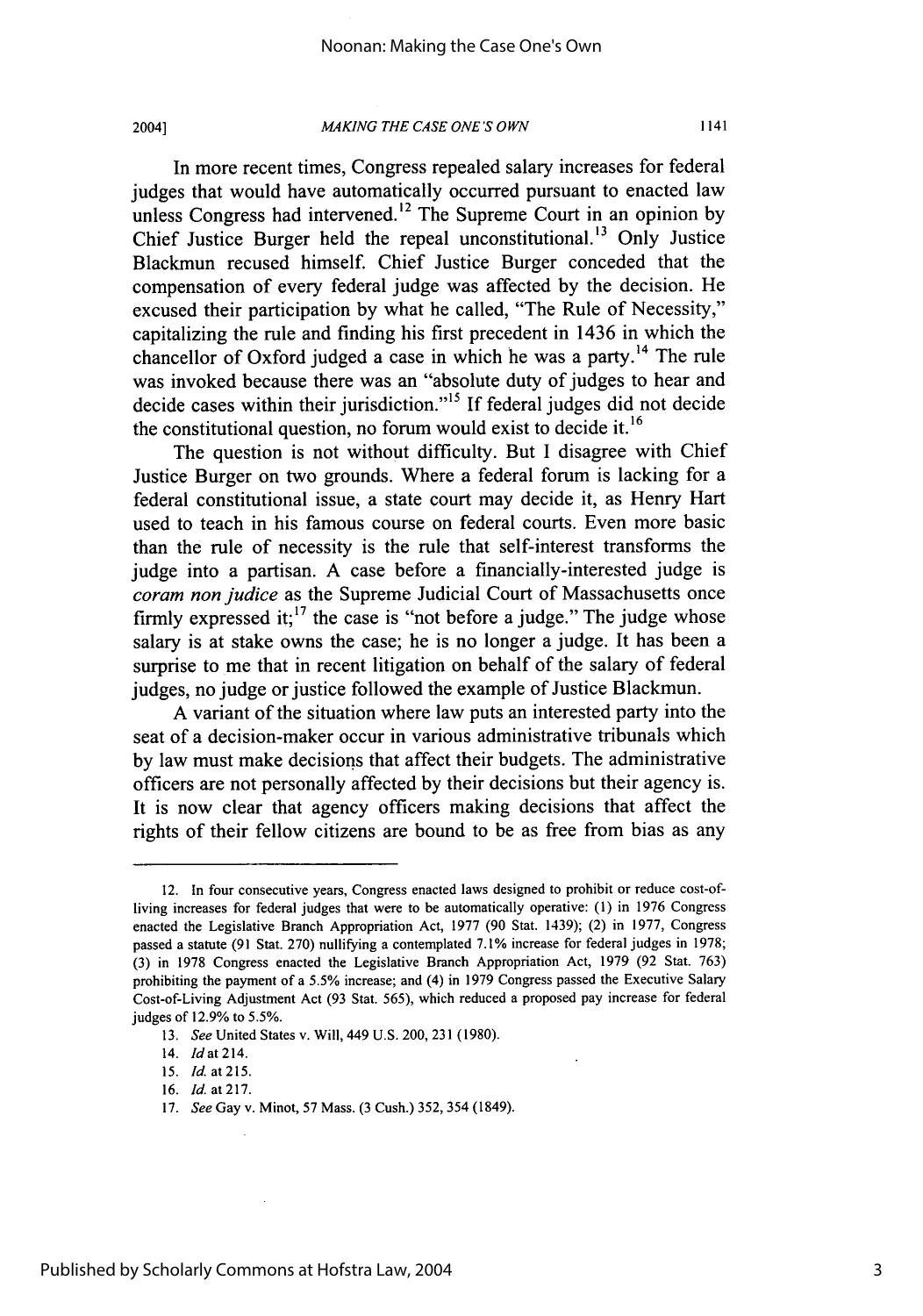*HOFSTRA LAW REVIEW* 1142 [Vol. **32:1139**

Article III judge. It is also clear that there is such a thing as a de minimis impact of an agency's decision on the agency's budget. The case, however, is different if agency adjudications in one direction or another sustain the agency's budget, and thereby produce a revenue flow making the agency in regard to certain of its programs independent of congressional appropriation. In such a situation, the agency adjudicators act in their own case when they decide. They act because a statute sets them up as the adjudicators. But a statute cannot make them impartial or purge them from an interest that should disqualify them.

Second, there is the identification with a public cause that may raise a question as to whether the judge does not consider the case the judge's own when the cause is believed in by the judge and the case is before the judge's court. I will speak from personal experience. Prior to nomination to the bench, I was active in the pro-life cause and a member of several pro-life groups. In my first year on the bench I was presented with a case brought by a state health department employee who sued the state because she had been disciplined for attending a legislative hearing on abortion in order to demonstrate support for abortion. I did not disqualify myself in *Johnston v. Koppes*,<sup>18</sup> and in fact wrote an opinion upholding the employee's claim.

Nine years later I was presented with a case in which an abortion clinic sued a pro-life group for interfering with its business in violation of federal law. The plaintiffs asked me to recuse myself, citing my prejudicial position on abortion. I declined to do so and wrote a brief explanation of my refusal.<sup>19</sup> My position on the disqualification request was that it sought to impose a religious test on the judiciary contrary to Article VI of the Constitution. In the background was history: American judges, unlike those on the European continent, are not judges from the start and are not promoted in a civil service sort of way. American judges often emerge from the battles of American politics. They have been engaged, sometimes passionately engaged, in partisan causes. It has not been considered that their past passions disable them from judging when an old cause might enkindle the flame in them as judges.

Justice Thurgood Marshall has established the relevant precedent. He was a member of the NAACP and its counsel for many years. He did disqualify himself when that organization was before the Supreme

<sup>18.</sup> **850** F.2d 596 (9th Cir. 1988).

<sup>19.</sup> *See* Feminist Women's Health Center v. Codispoti, 69 F.3d 399 (9th Cir. 1995).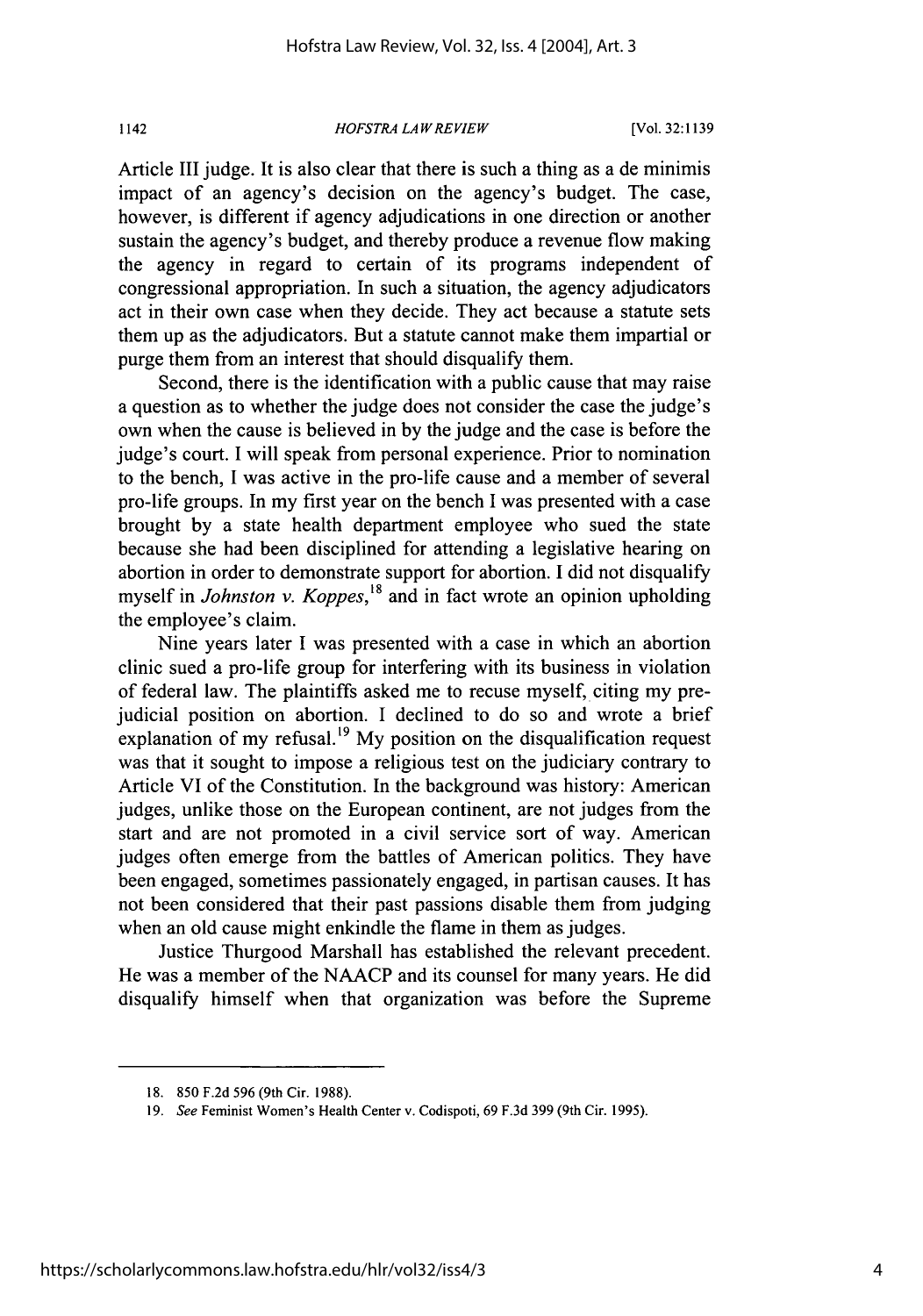#### *MAKING THE CASE ONE'S OWN* **2004)** 1143

Court.<sup>20</sup> He did not disqualify himself when the cause of racial justice was before his court.<sup>21</sup> Unquestionably he had devoted himself to that cause as a lawyer. But he thought, and I should suppose that the informed public thought, that he could distinguish the cause sufficiently from himself so he could judge a case where it was at issue. The public does not want, I believe, a rule that would prevent judges from acting on subjects where, by virtue of their prior political participation, they are apt to be keenly aware of all the nuances. No doubt the former partisan in not a perfect neuter; no doubt there is a trade-off in which perfect neutrality is diluted in order to obtain a judge with relevant experience. The proof is in the pudding. If a former partisan always rules in favor of the cause that once was his, it may be inferred that he is so prejudiced that he should recuse himself. I do not, however, think it right to presume that the old cause will determine the judge's outcome.

Third, there is the attachment to a position that is aroused by the facts of the case. This bias is normally considered to be nondisqualifying. It comes, it is supposed, from what the judge sees. It is the reaction of any sentiment human being to facts that cry Outrage! or Injustice!

I don't think this kind of bias can so easily be dismissed. What is outrageous or patently unjust to one judge is to another what is required by law or the normal working of an institution. If the judges see the facts so differently, it is evident that not the facts themselves but their own past experiences, their own values and beliefs, their own inner make-up have produced these varied reactions of outrage or acceptance. No bias may be stronger than that bred in the bones. We can and should, I think, still ask, when strong feelings exist as to what the outcome should be, whether the judge has not made the case his own.

The facts of a case lead to the persons in the case. A judge is mistaken, I suggest, to extinguish any empathy with the persons affected by the judgment. It was written admiringly of Chancellor George Wythe that he knew no one in the case before him, they were to him only A and B.<sup>22</sup> But litigants are not A and B, perfectly fungible; nor are they to be reduced to "respondent" or "appellant." Litigants are human beings; as human beings, the judge is capable of identifying with them.

<sup>20.</sup> *See* **I** FRIEDMAN & ISRAEL, THE **JUSTICES** OF THE UNITED **STATES SUPREME COURT 1789-1969:** THEIR **LIVES AND** MAJOR OPINIONS **3090 (1969).**

<sup>21.</sup> *See, e.g.,* Metro Board, Inc. v. FCC, 497 U.S. 547 (1990).

<sup>22.</sup> *See* JOHN T. **NOONAN,** JR., **PERSONS AND MASKS** OF THE LAW 30 (2d prtg. 1977) (quoting John Randolph).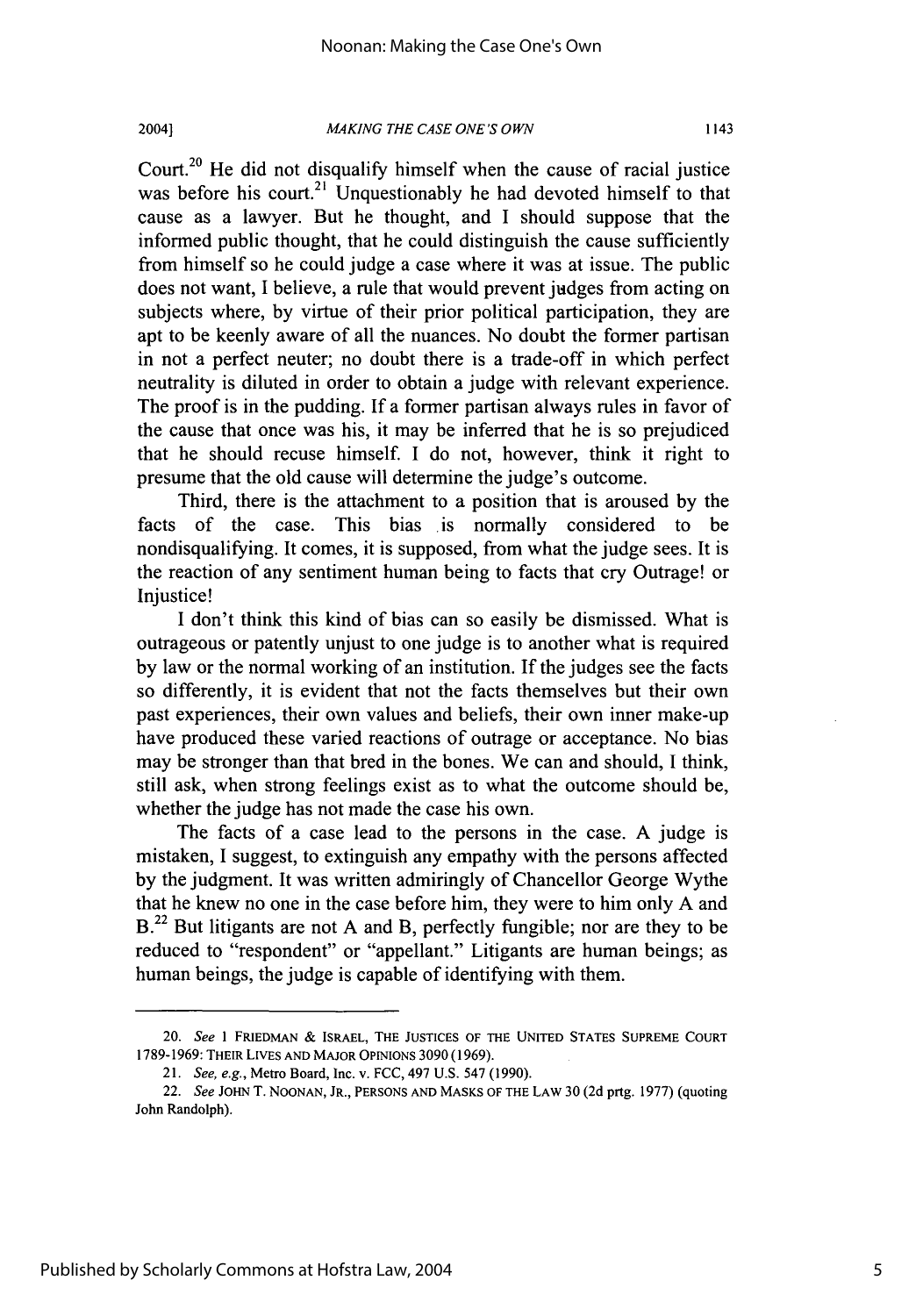1144

#### *HOFSTRA LA W RE VIEW*

[Vol. **32:1139**

Of course that does not mean that the judge should favor a plaintiff or a defendant because she is intelligent or old or pretty or underprivileged. What it does mean is that the judge should understand the consequences for these persons of the judgment that the judge will give. The judge must judge in terms of rules, not persons. But to understand the rules and to choose the relevant rule, that judge needs to know its effect upon the human beings before the judge. It is the consequent empathetic identification that will lead the judge to feel strongly about the rightness or wrongness of a decision.

Let me illustrate again from personal experience. Sitting in Atlanta with the Eleventh Circuit I heard a case of a man who had been made a paraplegic by shots from a police officer.<sup>23</sup> The plaintiff was a thief, a passenger in a stolen truck driven by the co-thief.<sup>24</sup> A police car overtook the truck on a main highway into Atlanta about 7:30 a.m. The police ordered the truck to stop and tried to block it, but the truck continued at 70 miles per hour.<sup>25</sup> The police then drove alongside the truck, and the officer fired at the driver, hitting the plaintiff instead.<sup>26</sup> The district court in Georgia dismissed the plaintiff's case.<sup>27</sup>

From first hearing the facts in this case I had the conviction that it was wrong to deny the plaintiff a chance to prove his case. The facts that came to seem significant to me were the use of potentially lethal force, the paralyzing of the plaintiff, and the craziness of stopping a speeding truck by shooting the driver at the beginning of the morning commute hour. The law around the country appeared to support my conclusion. Convinced of what the result should be, I was making the case my own in the sense of identifying with the plaintiff's cause. But the case was not my own in any material sense. No interest of mine was defeated when the case first went the other way, except my sense of what was right. I remained on collegial terms with the other two judges on the panel who, for a long time, responded differently. I report this case here to make a point; it is permissible to respond to the facts with controlled passion and' maintaining a decorum and collegial civility, to champion a result the judge has reached after examination of the relevant facts and law.

This kind of bred-in-the-bones reaction should be looked at selfcritically and skeptically by the judge. It does not, and need not occur, in

<sup>23.</sup> Vaughan v. Cox, 343 F.3d 1323 **(11** th Cir. 2003).

<sup>24.</sup> See id. at 1326.

<sup>25.</sup> See id.

<sup>26.</sup> See id. at 1327.

<sup>27.</sup> See *id.*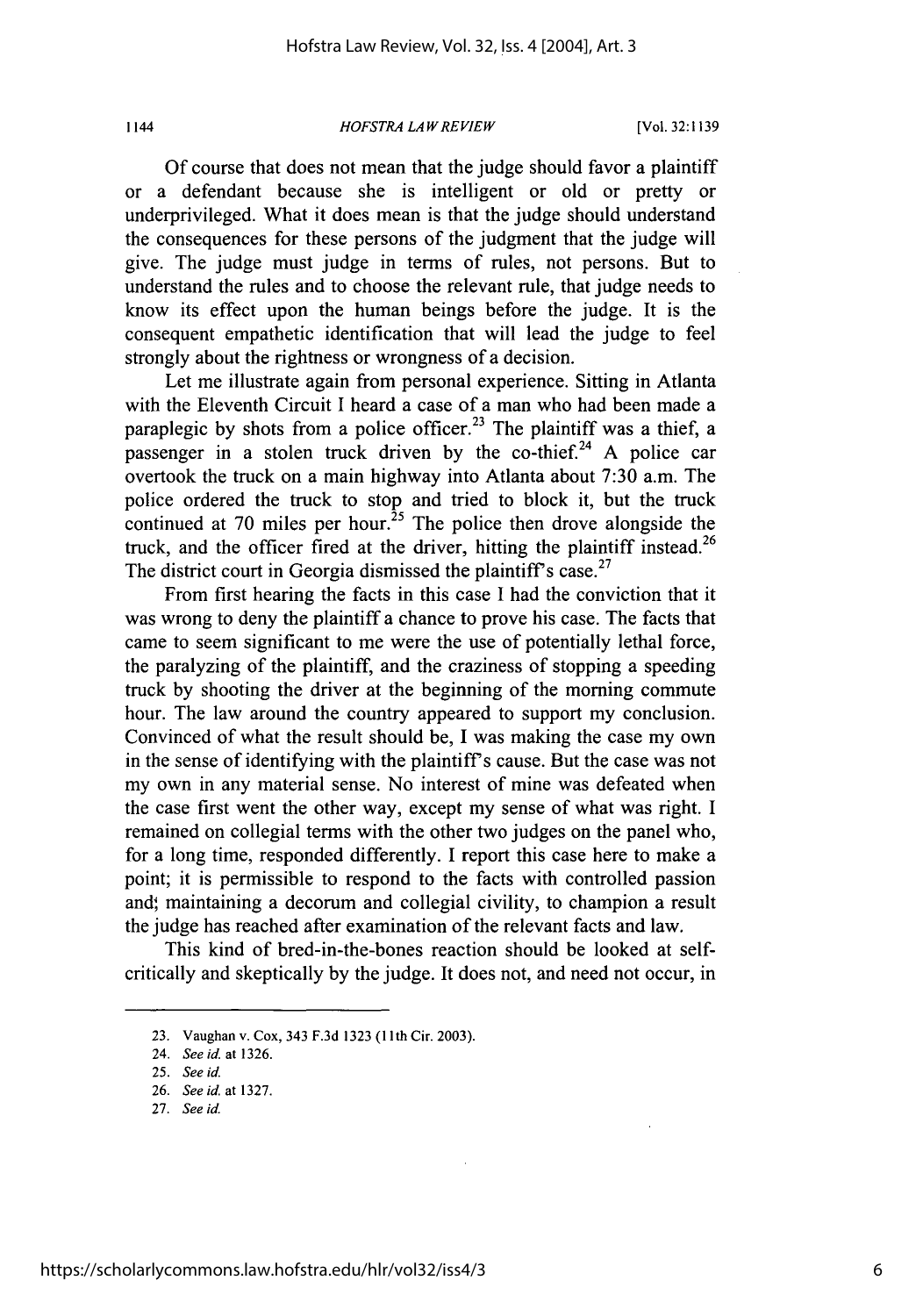2004] *MAKING THE CASE ONE'S OWN* <sup>1145</sup>

every case. But in some cases it is right for the judge to conclude that he or she is on the side of justice. He or she is not a bureaucrat applying rules without relation to persons. Not to have a passionate devotion to the right result is to underperform one's judicial function. In this limited and special sense, making the case one's own is what every conscientious judge will do.